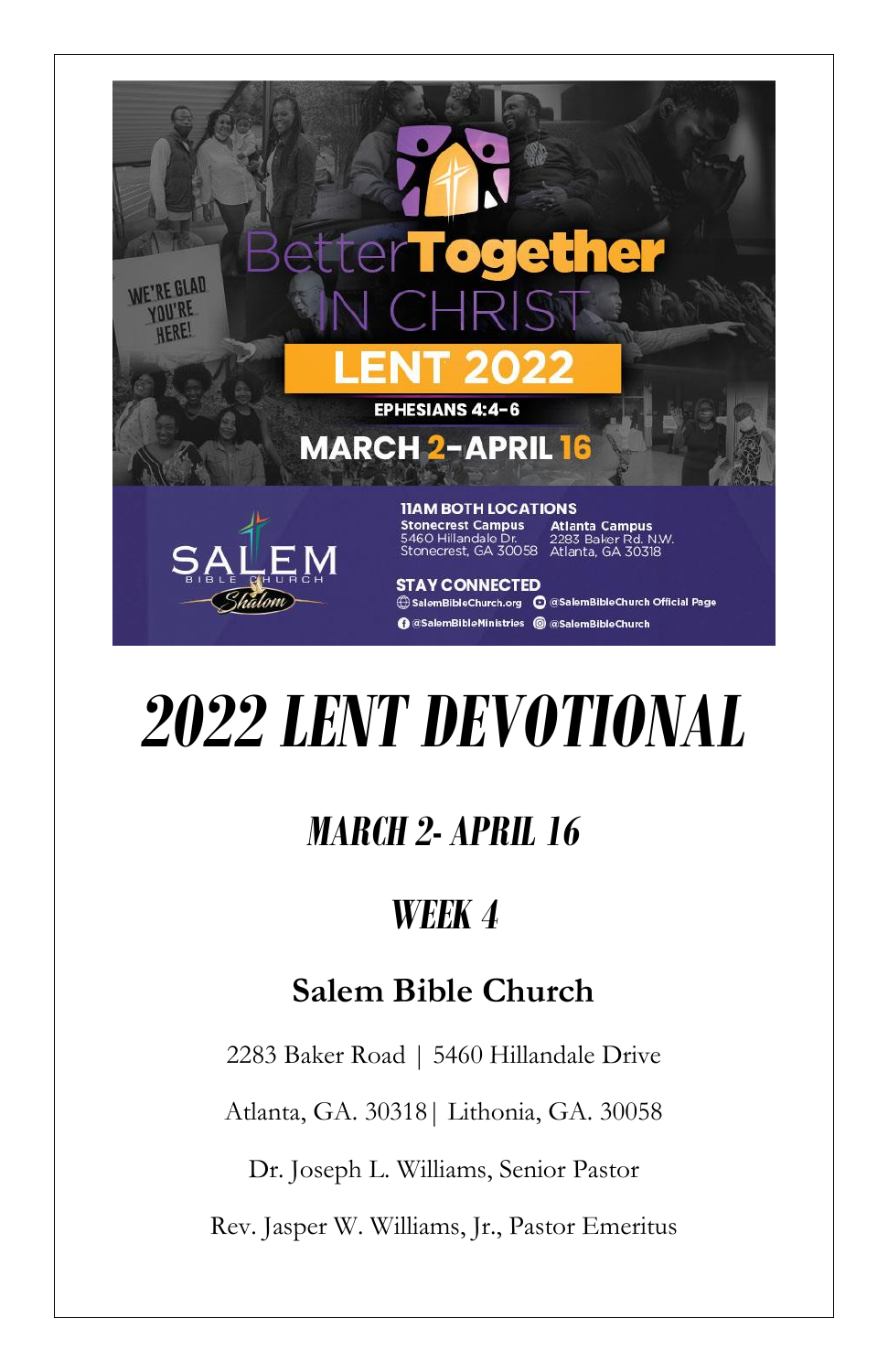Dear Salem Family and Friends:

The 2022 Lent season is upon us, and we pray that you will be blessed by our program this year. In keeping with our 2022 church theme *Better Together in Christ*, we will focus on the tenet *Unification* in the acronym C.U.R.E.

Other features of our Lenten observance will include:

- Daily prayer, Bible readings and personal worship
- Weekly Devotional Readings and Jubilee Growth Groups
- 42 Weeks of Prayer and Consecration with Jubilee Prayer Partner
- Fasting & Prayer Times (personal and corporate)
- Virtual Sunday School classes
- Maundy Thursday Observance
- **Easter Sunday Services**
- Special Resurrection Offering (over and above regular tithe and offerings)

Finally, please know that although we are in prayer with you during this Lenten Season as God continues to bless during the season of Jubilee. We pray that you continue to stay safe, in good health and that God will prosper you. Until we see you again, Shalom and God bless you.

Yours in Christ,

Dr. Joseph L. Williams, Senior Pastor

Rev. Jasper W. Williams, Pastor Emeritus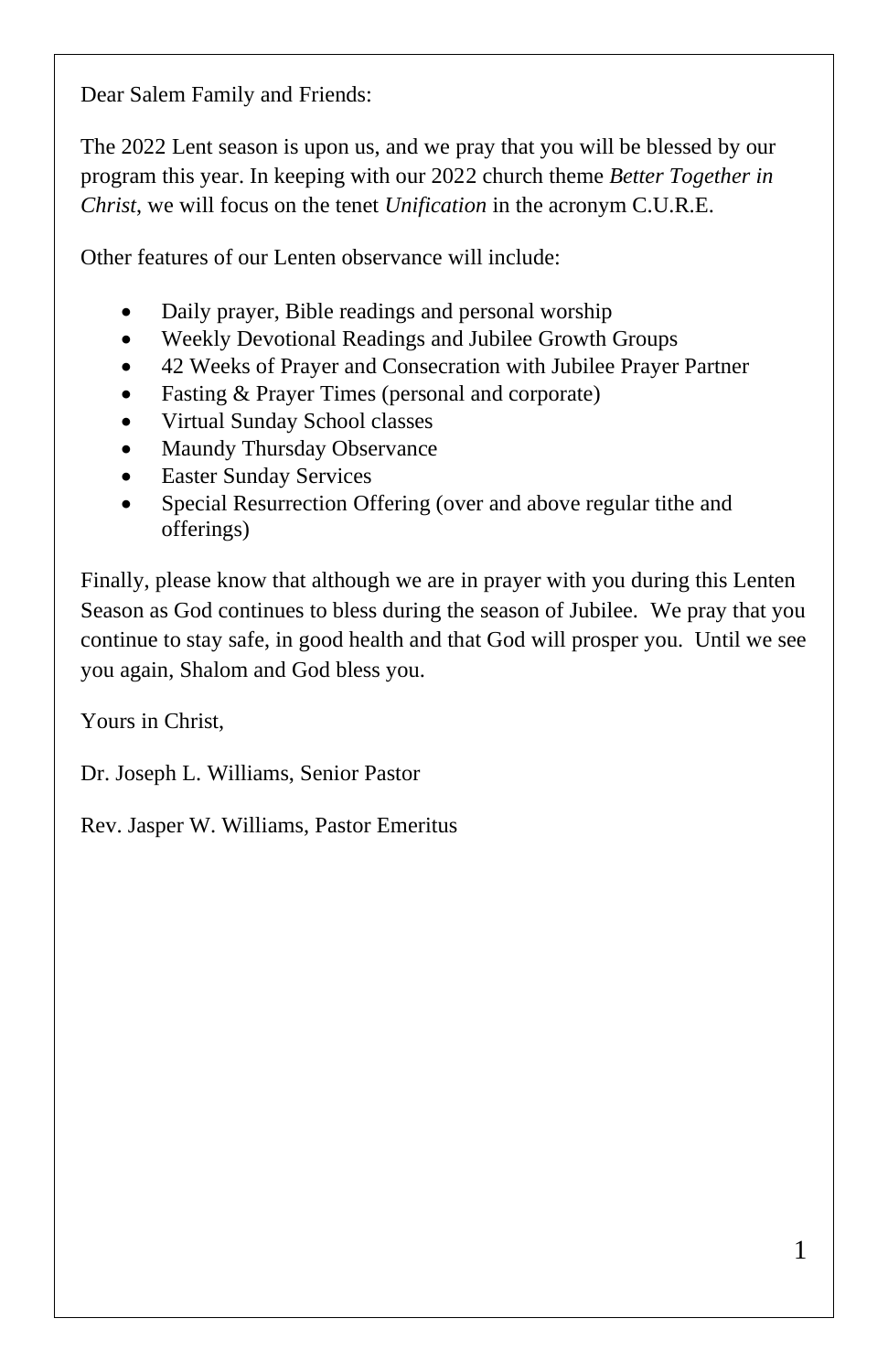#### **WEEK 4 (March 21-26, 2022)**

#### *Grandpa's Table (Actions Speak Louder Than Words)*

#### **Scripture Reading:**

*Train up a child in the way he should go: and when he is old, he will not depart from it. (*Proverb 22:6)

#### **Devotional Reading**

 $1$  Tim.  $5:1 - 16$ 

*A frail old man went to live with his son, daughter-in- law, and four-year-old grandson. The old man's hands trembled, his eyesight was blurred, and his step faltered. The family ate together at the table. But the elderly grandfather' s shaky hands and failing sight made eating difficult. Peas rolled off his spoon onto the floor. When he grasped, the glass, milk spilled on the tablecloth.*

*The son and daughter-in- law became irritated with the mess. "We must do something about Grandfather, " said the son. "I've had enough of his spilled milk, noisy eating, and food on the floor." So, the husband and wife set a small table in the corner. There, Grandfather ate alone while the rest of the family enjoyed dinner. Since Grandfather had broken a dish or two, his food was served in a wooden bowl. When the family glanced in Grandfather' s direction, sometimes he had a tear in his eye as he sat alone. Still, the only words the couple had for him were sharp admonitions when he dropped a fork or spilled food. The four-year-old watched it all in silence.*

*One evening before supper, the father noticed his son playing with wood scraps on the floor. He asked the child sweetly, "What are you making?" Just as sweetly, the boy responded, "Oh, I am making a little bowl for you and Mama to eat your food in when I grow up." The four-year-old smiled and went back to work. The*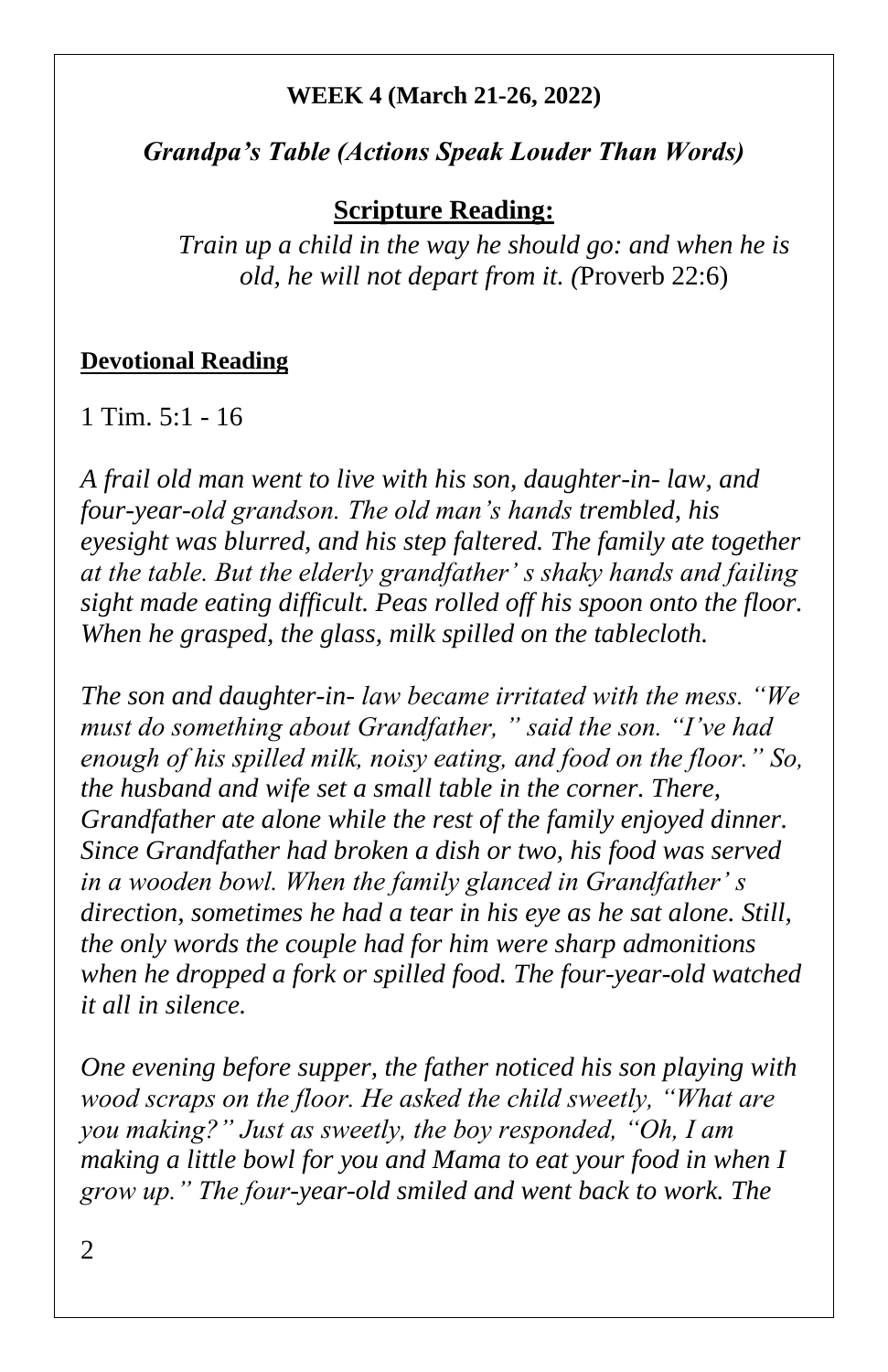*words so struck the parents that they were speechless. Then tears started to stream down their cheeks. Though no word was spoken, both knew what must be done.*

*That evening the husband took Grandfather' s hand and gently led him back to the family table. For the remainder of his days, he ate every meal with the family. And for some reason, neither husband nor wife seemed to care any longer when a fork was dropped, milk spilled, or the tablecloth soiled.*

*Children are remarkably perceptive. Their eyes ever observe, their ears ever listen, and their minds ever process the messages they absorb. If they see us patiently provide a happy home atmosphere for family members, they will imitate that attitude for the rest of their lives. The wise parent realizes that every day the building blocks are being laid for the child's future. Let's be wise builders and role models. Because Children are our future. Life is about people connecting with people, and making a positive difference. Take care of yourself and those you love, today and every day!<sup>1</sup>*

#### **Scripture Commentary**

Proverbs 22:6 is perhaps the best-known verse on child training. There are certainly other verses in the bible that deals with rearing children, but they are all on discipline. Training a child is a proactive response that requires dedication in raising a child whereas discipline is a reactive response typically due to a lack of training. In fact, the word *train* in Hebrew means to dedicate which implies parents and the community must be totally devoted to taking the time to train a child. Child-training involves "narrowing" a child's conduct away from evil and toward

<sup>&</sup>lt;sup>6</sup> [Grandpa's Table](https://www.moralstories.org/grandpas-table/)[. https://www.moralstories.org/grandpas-table/,](https://www.moralstories.org/grandpas-table/) retrieved 1/13/2022.